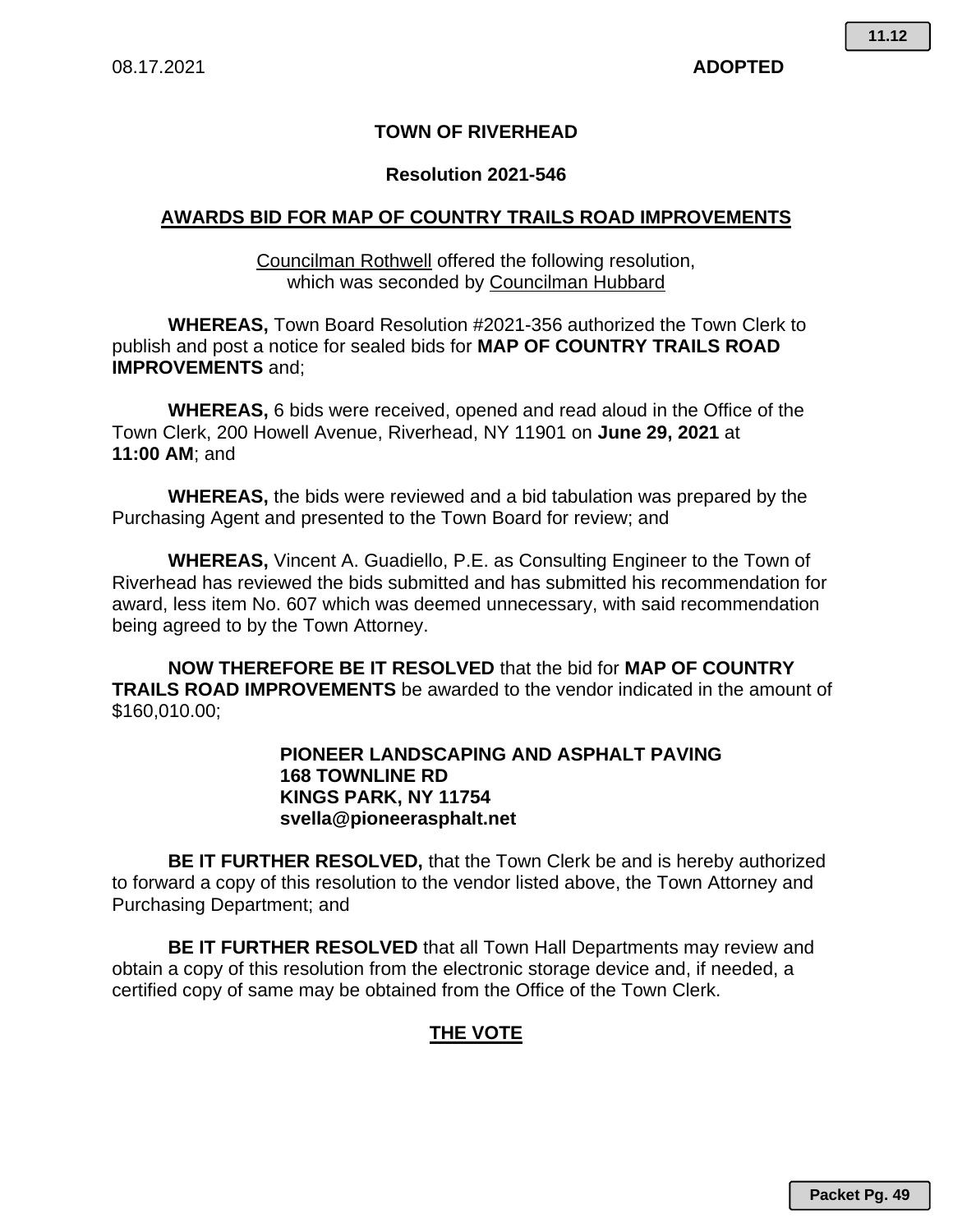| <b>RESULT:</b> | <b>ADOPTED [UNANIMOUS]</b>                   |
|----------------|----------------------------------------------|
| <b>MOVER:</b>  | Kenneth Rothwell, Councilman                 |
|                | <b>SECONDER:</b> Tim Hubbard, Councilman     |
| AYES:          | Aguiar, Hubbard, Kent, Beyrodt Jr., Rothwell |

This is to certify that I, the undersigned, Town Clerk of the Town of Riverhead, County of Suffolk, State of New York, have compared the forgoing copy of a Resolution with the original now on file in this office and which was duly adopted on August 17, 2021 and that the same is a true and correct transcript of said Resolution and the of the whole thereof.

State of New York County of Suffolk } ss: Town of Riverhead

IN WITNESS WHEREOF, I have hereunto set my hand and the official seal of the Town of Riverhead, on August 18, 2021

Diane M. Wilhelm

, Town Clerk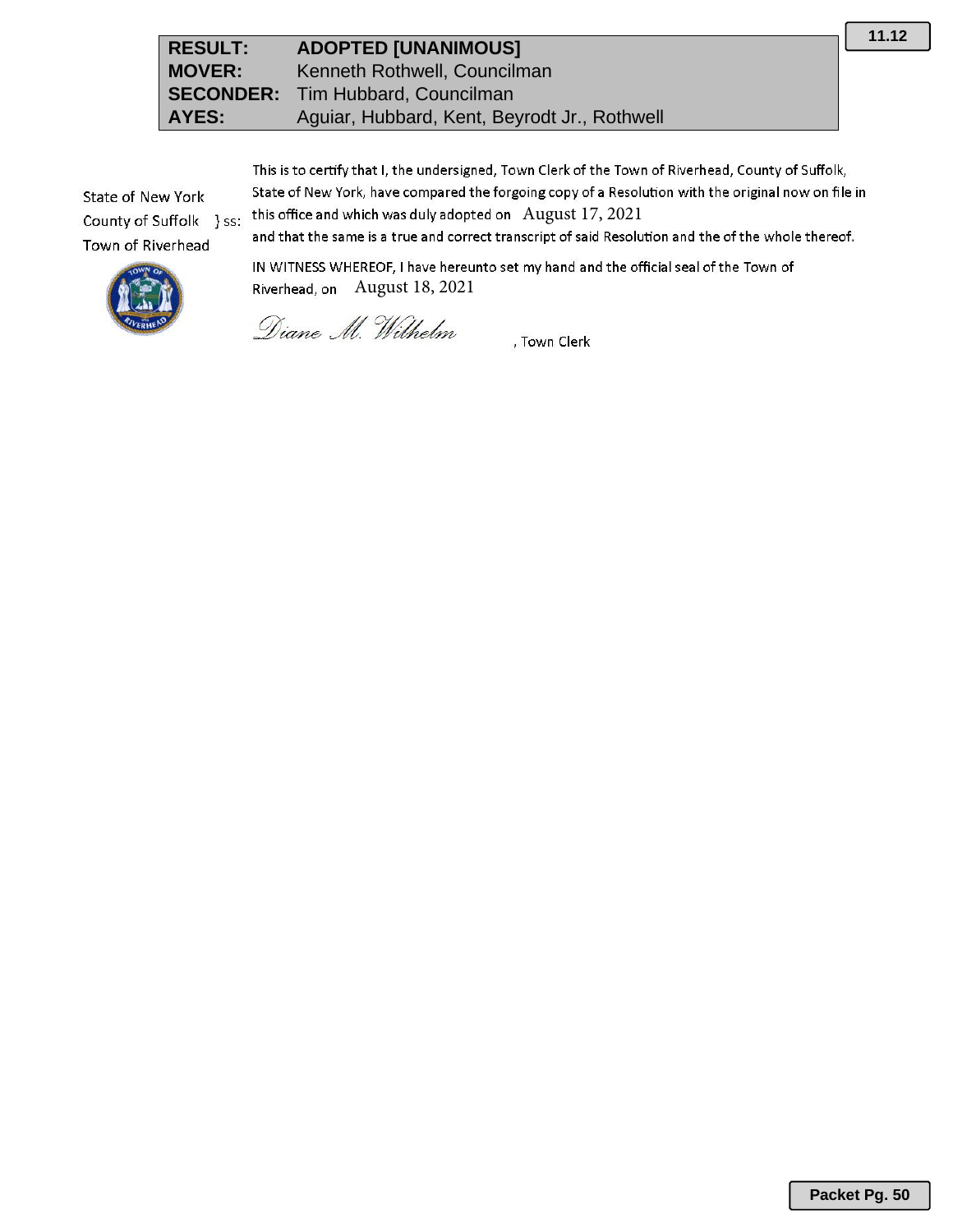# **FISCAL IMPACT STATEMENT OF PROPOSED RIVERHEAD TOWN BOARD LEGISLATION**

| Type of Legislation<br>А.                                                                                                                                                                                                                                                | Resolution x<br>Local Law          |                    |  |  |
|--------------------------------------------------------------------------------------------------------------------------------------------------------------------------------------------------------------------------------------------------------------------------|------------------------------------|--------------------|--|--|
| Title of Proposed Legislation: MAP OF COUNTRY TRAILS ROAD IMPROVEMENTS<br>В.                                                                                                                                                                                             |                                    |                    |  |  |
| Purpose of Proposed Legislation:<br>C.                                                                                                                                                                                                                                   |                                    |                    |  |  |
| Will the Proposed Legislation Have a Fiscal Impact?<br>Yes $x$<br>D.<br>No                                                                                                                                                                                               |                                    |                    |  |  |
| If the answer to section D is "yes", select (a) or (b) below and initial or detail as applicable:<br>Е.                                                                                                                                                                  |                                    |                    |  |  |
| The fiscal impact can be absorbed by Town/department existing resources set forth in approved Town Annual Budget<br>(a)<br>(example:routine and budgeted procurement of goods/services)*if selecting E(a), please initial then skip items F,G and<br>complete H,I and J; |                                    |                    |  |  |
| or<br>The description/explanation of fiscal impact is set forth as follows: SEE BELOW<br>(b)                                                                                                                                                                             |                                    |                    |  |  |
| If the answer to E required description/explanation of fiscal impact (E(b)), please describe total Financial Cost of Funding over<br>F.<br>5 Years                                                                                                                       |                                    |                    |  |  |
| <b>Proposed Source of Funding</b><br>G.<br>Appropriation Account to be Charged: A01-200-TA1-00000<br><b>Grant or other Revenue Source:</b><br>Appropriation Transfer (list account(s) and amount):                                                                       |                                    |                    |  |  |
|                                                                                                                                                                                                                                                                          |                                    |                    |  |  |
| H. Typed Name &<br>Title of<br>Preparer: Teresa<br><b>Baldinucci</b>                                                                                                                                                                                                     | <b>Signature of Preparer</b><br>L. | J. Date<br>8/10/21 |  |  |
|                                                                                                                                                                                                                                                                          | eresa Baldinucci<br>8/17/2021      |                    |  |  |
| K. Accounting Staff<br>Name & Title                                                                                                                                                                                                                                      | L. Signature of Accounting Staff   | M. Date            |  |  |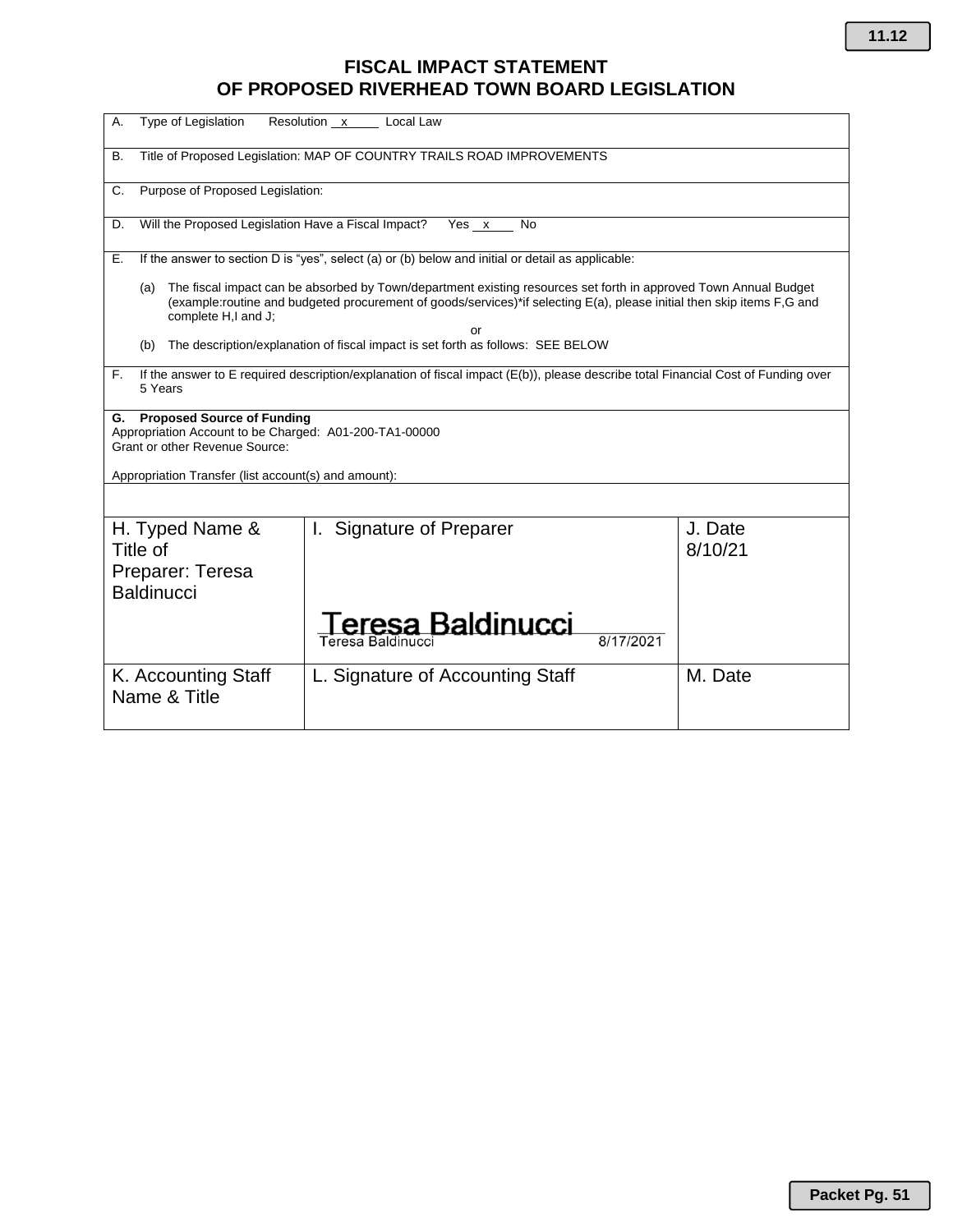

# **The Raynor Group, P.E. & L.S. PLLC**

Civil Engineers and Land Surveyors

**Reports** Design

860 Montauk Highway

Deerfield Green

Environmental Planning

Michael J. Raynor, L.S. Vincent A. Gaudiello, P.E.

P.O. Box 720 Water Mill, New York 11976 Phone: (631) 726-7600 Fax: (631) 726-4378

> John J. Raynor, P.E., L.S. *Senior Consultant*

Richard J. Van de Kieft *( 1947 - 2011 )*

August 6, 2021

Yvette Aguiar, Supervisor Town Board Town of Riverhead 200 Howell Avenue Riverhead, NY 11901

Regarding: Map of Country Trails Subdivision Roadway Improvements Project RG Project No. 3522

Dear Board Members:

Pursuant to your authorization, bids were received and opened by the Town Clerk on June 29, 2021 for the above referenced project.

A total of six (6) bids were received. In evaluating the bids, it was determined that Item No. 607 – Split Rail Fence was not necessary and should be eliminated from the scope of work. In eliminating Item 607 from each bid proposal received, the three (3) lowest bid proposals are as follows:

| Pioneer Landscaping and Asphalt Paving, Inc. | \$160,010.00 |
|----------------------------------------------|--------------|
| Stasi Industries, Inc.                       | \$163,390.00 |
| Corazzini Asphalt, Inc.                      | \$172,750.00 |

The low bid proposal submitted by Pioneer Landscaping and Asphalt Paving, Inc. is within the preliminary construction cost bid estimate and appears acceptable. On August 3, 2021, we met with Scott Vella from Pioneer and he verbally verified each unit price bid in accordance with the project specifications and requirements. We have also research and reviewed Pioneer's qualifications and references. It is therefore recommended that the bid received from Pioneer Landscaping and Asphalt Paving, Inc., less Item No. 607, in the amount of \$160,010.00 be accepted.